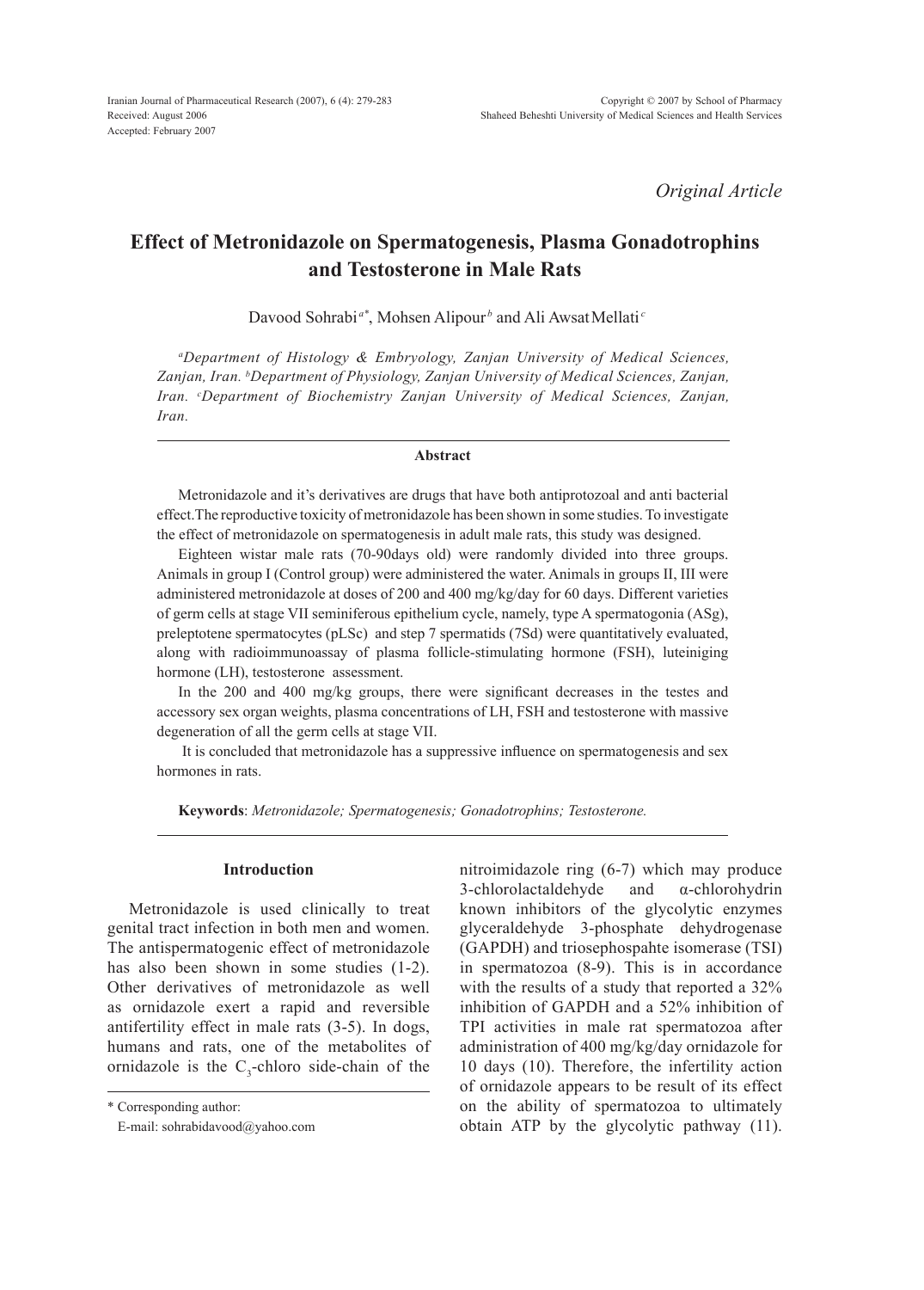Spermatogenesis cells could be damaged by the increase of inhibiting alpha–glycolsidase malondialdeyde (MDA), while sperm motility could be decreased by inhibiting energetic transferase or non protein substance in the epididymis (12). This study was conducted to examine the effect of metronidazole on spermatogenesis, plasma gonadotrophins and testosterone in male rats.

#### **Experimental**

#### *Animals and treatment*

Adult male wistar rats weighing  $180 \pm 10$ g (70-90 days of age) were maintained in 12 h light and 12 h dark animal house at a Temperator of  $21 \degree C \div 1 \degree C$  and standard laboratory chew and tap water were available a*d libitum*. The relative huminity of room was 50±5%. Metronidazole was purchased from Sobhan LDT and dissolved in sterile water. Eighteen rats were divided into 3 groups of 6 animals each. Two groups of animals groupsII and III were treated with either 200 or 400mg/kg/day metronidazole for 60 days. Animals of groupI were administered water without metronidazole for 60 days and served as the controls. On the 61st day between 08:00 to 10:00, blood samples were collected from the hepatic vein under light ether anesthesia and after that the rats were killed following ethical procedure. Heparinized plasma was prepared and stored at -20 °C until hormone radioimmunoassay.

## *Body and organ weights*

The body weight was recorded on the first day before treatment (initial) and the day of sacrifice (final). The testicles and accessory sex organs (venteral prostate and seminal vesicle) were dissected out, trimmed off the attached tissues and weighed. The relative weight of organs was expressed per 100g body weight. The testis of each rat was used for histological study.

## *Histological study*

After their removal, the testes were immediately fixed in Bouin's fluid and embedded in paraffin. Sections of 5  $\mu$ m thickness were taken from the mid portion of each testis and stained with hematoxylin and eosine (H-E) and then examined under a light microscope. Quantitative analysis of spermatogenesis was carried out by counting the relative number of each variety of germ-cells at stage VII of the seminiferous epithelium cycle, i.e. type-A spermatogonia (ASg), preleptotene spermatocytes (pLSc), and step 7 spermatids (7Sd), according to the method of Leblond and Clermont (13). Stage VII spermatogenesis was analyzed because this stage is highly susceptible to testosterone deficiency (14) and also reflects the final stages of spermatid maturation and thus provides evidence of spermatogenesis as a whole  $(15)$ .

#### *Hormone assay*

Plasma follicle-stimulating hormone (FSH) and luteiniging hormone (LH) were measured by radioimmunoassay (RIA) as described in the instructions provided with the kits (RADIM LTD) from the Ahmadi Atomic Research Centre, Zajan, Iran.

#### *Statistical Analysis*

Data were expressed as mean±SD and the significance of difference was analyzed by the student T- test. Values were considered significant at P<0.05

# **Results and** Discussion

# *Body and organ weights*

Treatment with metronidazole has no effect on the survival and behaviour of the animals observed. In groups II and III the body weight was not significantly different from that of the controls. The relative weights of testis, seminal vesicle and ventral prostate were significantlly decreased (P<0.001) after administration of 200mg or 400mg doses (Table 1)*.*

## *Plasma hormonal levels*

Plasma levels of FSH and LH were significantly decreased in treatment groups compared to controls  $(P<0.001)$ . The changes were more prominent in the third group which received 400 mg/kg metronidazole. Also plasma level of testosterone was significantly decreased in the treatment groups compared to the control group (P<0.001) (Table 2).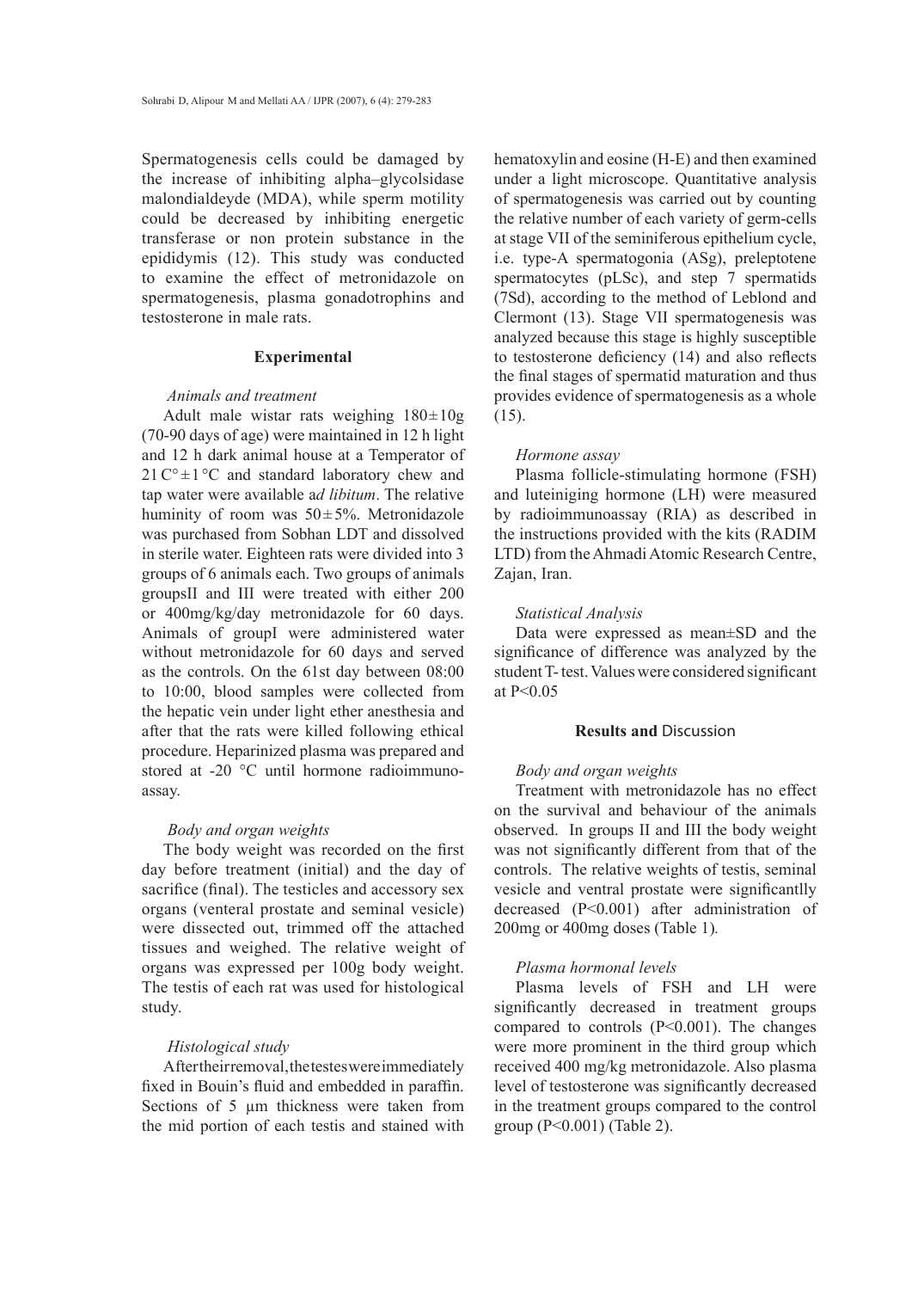| Group             | Body Weight       | Testis (Pair)         | Seminal Vesicle      | Ventral Prostate     |
|-------------------|-------------------|-----------------------|----------------------|----------------------|
| Control $(I)$     | $210.1 \pm 1.26$  | $1581.12 \pm 12.01$   | $521.75 \pm 3.71$    | $286.25 \pm 7.33$    |
| $200$ mg/kg (II)  | $204.25 \pm 1.61$ | $1452.87\pm9.51$ **   | $412.75 \pm 2.11$ ** | $193.01\pm4.84$ **   |
| $400$ mg/kg (III) | $202.87\pm1.41$   | $1423.25 \pm 4.52$ ** | $407.51 \pm 2.19$ ** | $176.75 \pm 1.91$ ** |

**Table 1.** Effect of metronidazole on body weight(g) and organ weights (mg% body weight) in rats.

(Mean±SD; n=6). \*\* P <0.001, compared with control, Student T-test*.*

## *3.3 Histological findings*

Metronidazole treatment significantly reduced the number of PLSc and spermatids in the treatment group compared with the control group (Table3).

The mutagenic and toxic potentials of drugs or environmental chemicals on male germ cells have become an important area of environmental concern(16). Metronidazole, a 5-nitroimidazole drug has been reported to decrease testicular weight, testicular and epididymal spermatid counts and to cause abnormal sperm morphology with degeneration of seminiferous tubules within 6 weeks of administration of metronidazole at 400 mg/ kg dose (2). The use of metronidazole is increasing. However, its carcinogencity has not been discarded (17).Our results demonstrate that daily treatment with metronidazole at 200 and 400 mg/kg/day doses for 60 consecutive days significantly decreases the weight of the testes and accessory sexual organs, (prostates and seminal vesicles) . Previous studies have shown that a single 250 mg/kg oral dose of metronidazole drastically reduces testicular weight and results in infertility in rats after 2-3 weeks, lasting for 3-4 weeks (18). High doses of metronidazole produce infertility in male rats (1). In our study the effect of metronidazole administration resulted in persistent decrease in testes weight and testosterone level in rats killed after 2 months.

The decrease in weight of testes, accessory sexual organs in this study may be attributed to the decrease in testosterone levels at all stages of the experiment. In addition, intraperitoneal administration of metronidazole at 400 mg/ kg/day dose for 30 days reduced the hormone levels of testosterone, FSH and LH in rats (2). In the present experiment, metronidazole caused a significant decrease in the gonadotrophins and testestrone levels after 2 months from the start of administration. Moreover, Joshie (19) found that a single dose of 700 mg/kg b.wt. of 2 thiazolyl-5-nitroimidazole resulted in infertility in mice after 3 weeks, with a return of fertility by week 7. The reduction in testosterone and gonadotrophins might be due to metronidazole which reaches the blood testis barrier and gains access to the germ cells in the seminiferous tubules. Dixon and Lee (20) reported that the blood testis barrier was possibly an important aspect when considering reproductive and mutagenic effects of drugs and environmental chemicals. The permeability characteristics of the blood testis barrier, are generally similar to those that limit penetration of membranes of the central nervous system (21). Metronidazole is distributed to all tissues including the blood brain barrier and seminal fluid (22, 23). The results of these studies and and does of our experiment might explain the direct hazard effects of metronidazole on germ cells and Leydig cells, i.e. decreased

**Table 2.** Effect of metronidazole on plasma level of FSH,LH and testosterone in rats.

| Group             | FSH (mIU/ml)       | $LH$ (mIU/ml)       | Testosterone (ng/ml) |
|-------------------|--------------------|---------------------|----------------------|
| Control (I)       | $12.07\pm1.41$     | $9.87\pm3.38$       | $6.12\pm2.52$        |
| $200$ mg/kg (II)  | $7.81 \pm 1.68$ ** | $6.93 \pm 1.94$ **  | $3.51 \pm 1.63$ **   |
| $400$ mg/kg (III) | $6.32 \pm 1.81$ ** | $5.43 \pm 1.71$ *** | $2.62 \pm 2.41$ **   |

(Mean±SD; n=6). \*\* P <0.001, compared with control, Student T-test.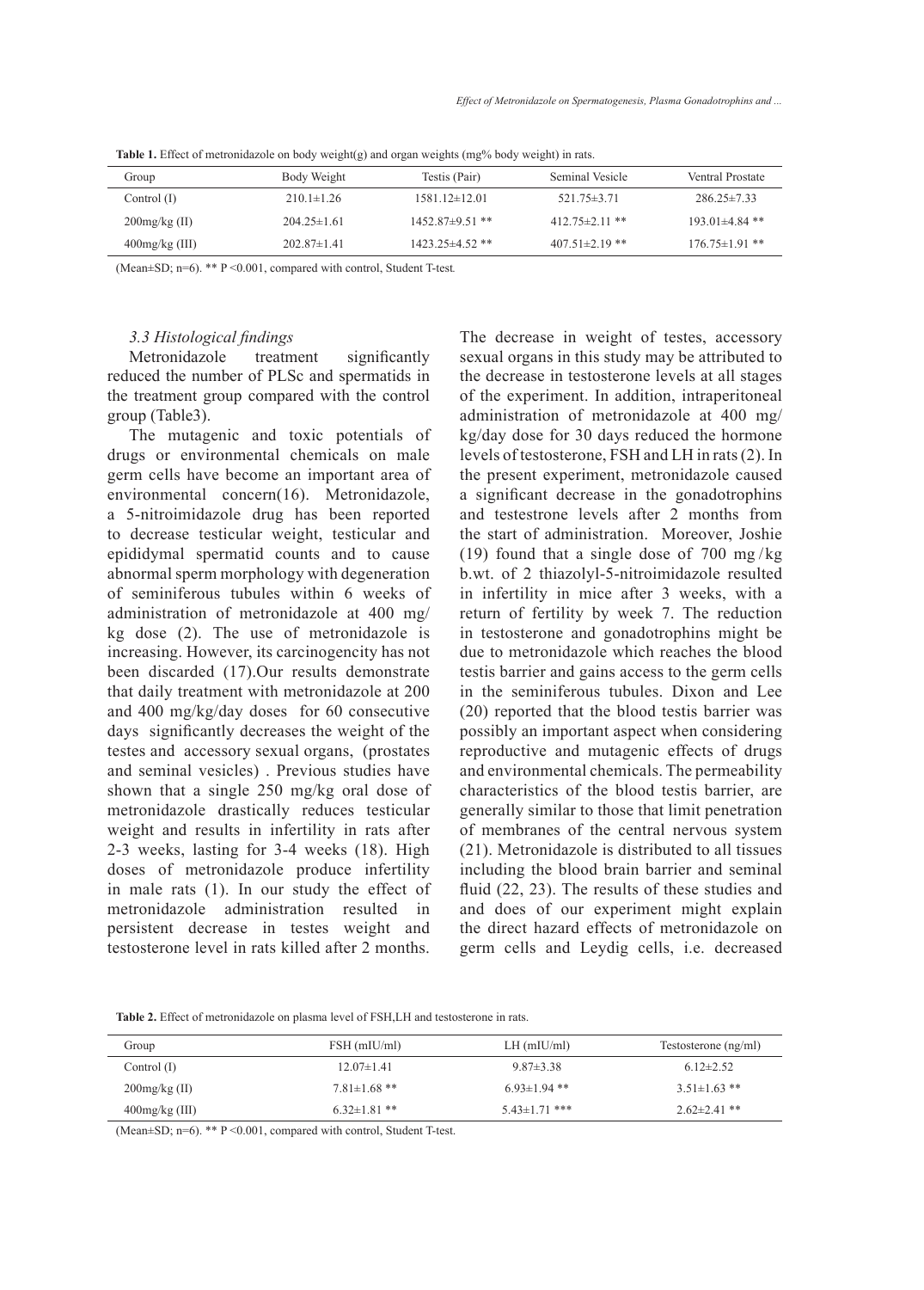**Table 3.** Effect of metronidazole on number of germ cells per tubular cross section at stage VII of seminiferous tubules cycle in rats. (mean ± SD; n=6). ASg=spermatogonia A: PLSc=Preleptotene spermatocytes: &Sd=Step 7 spermatid.

| Group             | ASg             | <b>PLSc</b>         | 7Sd                 |
|-------------------|-----------------|---------------------|---------------------|
| Control $(I)$     | $1.83 \pm 0.04$ | $20.75 \pm 5.48$    | $84.62 \pm 2.94$    |
| $200$ mg/kg (II)  | $1.71 \pm 0.05$ | $15.75 \pm 2.29$ ** | $73.68 \pm 2.79$ ** |
| $400$ mg/kg (III) | $1.85 \pm 0.02$ | $11.18 \pm 1.42$ ** | $63.51 \pm 3.01$ ** |

(Mean±SD; n=6). \*\* P <0.001, compared with control, Student T-test.

testosterone secretion after penetration of the blood testis barrier by metronidazole.

#### **Conclusion**

The results of this study indicate that 1) metronidazole (200 or 400 mg/kg) for 60 days caused a harmful effect on male fertility in rats; 2) it appears that the primary site of metronidazole action may be on the brain or pituitary. However , direct action an the germ cells can not be ruled out and further studies are required to clarify these points.

#### **References**

- McClain RM, Downing JC and Edgcomb JE. Effect (1) of metronidazole on fertility and testicular function in male rats. *Fundam. Appl. Toxicol.* (1989) 12: 386-396
- Grover JK, Vats V, Srinavas M, Das SN, Jha P, (2) Gupta DK and Mitra DK. Effect of metronidazole on spermatogenesis and FSH, LH and testosterone levels of pre-Pubertal rats. *Indian J. Exp. Biol.* (2001) 39: 1160-1166
- McClain RM and Downing JC. Reproduction studies in (3) rats treated with ornidazole. *Toxicol. Appl. Pharmacol.* (1988) 92: 480-487
- (4) Bone W, Yeung CH, Skupin R, Haufe G and Cooper TG. Toxicity of ornidazole and ht analogues to rat spermatozoa as reflected in motility parameters. *Int. J. Androl.* (1998) 20: 347-349
- (5) Schwartz DE, Jordan JC, Vetter W and Oesterhelt G. Metabolic studies of ornidazole in the rat in the dog and in man. *Xenobiotica* (1979) 9: 571-581
- (6) Jones AR and Cooper TG. Metabolism of  $36$ Cl-Ornidazole after oral application to the male rat in relation to its antifertility activity. *Xenobiotica* (1996) 27: 711-721
- (7) Jones AR, Stevenson D, Hutton P and Dawson AG. The Antifertility action of alpha-chlorohydramin metabolism by rat and boar sperm. *Experientia* (1981) 37: 340-341
- Jones AR and Stevenson D. Formation of the active (8) antifertility metabolite of S-alpha- chlorohydrin in boar sperm. *Experientia* (1983) 39: 784-785
- (9) Oberlander G, Yeung CH and Cooper TG. Influence

of oral administration of ornidazole on capacitation and the activity of some glycolytic enzymes of rat spermatozoa. *Reproduc. Fertil.* (1996) 106: 231-239

- (10) Yeyng CH, Oberlander G and Cooper TG. Effect of the male antifertility agent ornidazole on sperm function *in vitro* and in the female genital tract. *Reproduc. Fertil.* (1995) 103: 257-264
- (11) Bone W, Jones NG, Kamp G, Yeung CH and Cooper TG. Effect of ornidazole on fertility of male rats: Inhibition of glycolysis-related motility pattern and zona binding required for fertilization *in vitro. Reproduc. Fertil.*  (2000) 118: 127-135
- Pang XB, Zhu Y, Lih G, Zhou H, Zhu JW, Liao AH (12) and Chang CF. Effect of ornidazole on sperm in rats and its mechanism of action. *Zhonghua Nan. Ke. Xue.* (2005) 11: 26-28
- Leblond PC and Clermont Y. Definition of the stages (13) of seminiferous epithelium in the rat. *An. NY Acad. Sci.* (1952) 55: 548-573
- (14) Russell LD, Alger LF and Naquin LG. Hormonal control of pubertal spermatogenesis. *Endocrinol*. (1987) 120: 1615-1632
- (15) Chowdhury AK. Dependence of testicular germ cells on hormones: A quantitative study in hypophysectomized testosterone-treated rats. *J. Endocrin.* (1979) 83: 331- 340
- (16) Foote RH. Effect of metronidazole, Ipronidazole and dibromochloropropane on rabbit and human sperm motility and fertility. *Reproductive Toxicology* (2002) 16: 749-755
- Menendez D, Bendesky A, Rojas E, Salamanca F, (17) and Ostrosky-Wegman P. Role of P53 functionality in the genotoxicity of metronidazole and its hydroxy metabolite. *Mutat. Res.* (2002) 501: 57-67
- (18) Patanelli DJ. Suppression of fertility in the male. In: Hamilton DW and Greep C. (eds.) *Handbook of Endocrinology*. American Physiology Society, Washington DC (1975) 245-258
- (19) Joshie SR, Bishop Y and Epstein SS. Chemical agents affecting testicular function and male fertility. In: Johnson WR, Gomes WR and van Demark NH. (eds.) *The Testis*. Academic Press, New York (1977) 605-627
- $(20)$  Dixon RL and Lee IP. Possible role of the blood-testis barrier in dominant lethal testing. *Environ. Health Perspect.* (1977) 6: 59-63
- $(21)$  Okumura K, Lee IO and Dixon RL. Permeability of selected drugs and chemicals across the blood testis barrier of the rat. *J. Pharmacol. Exp. Therap.* (1975)